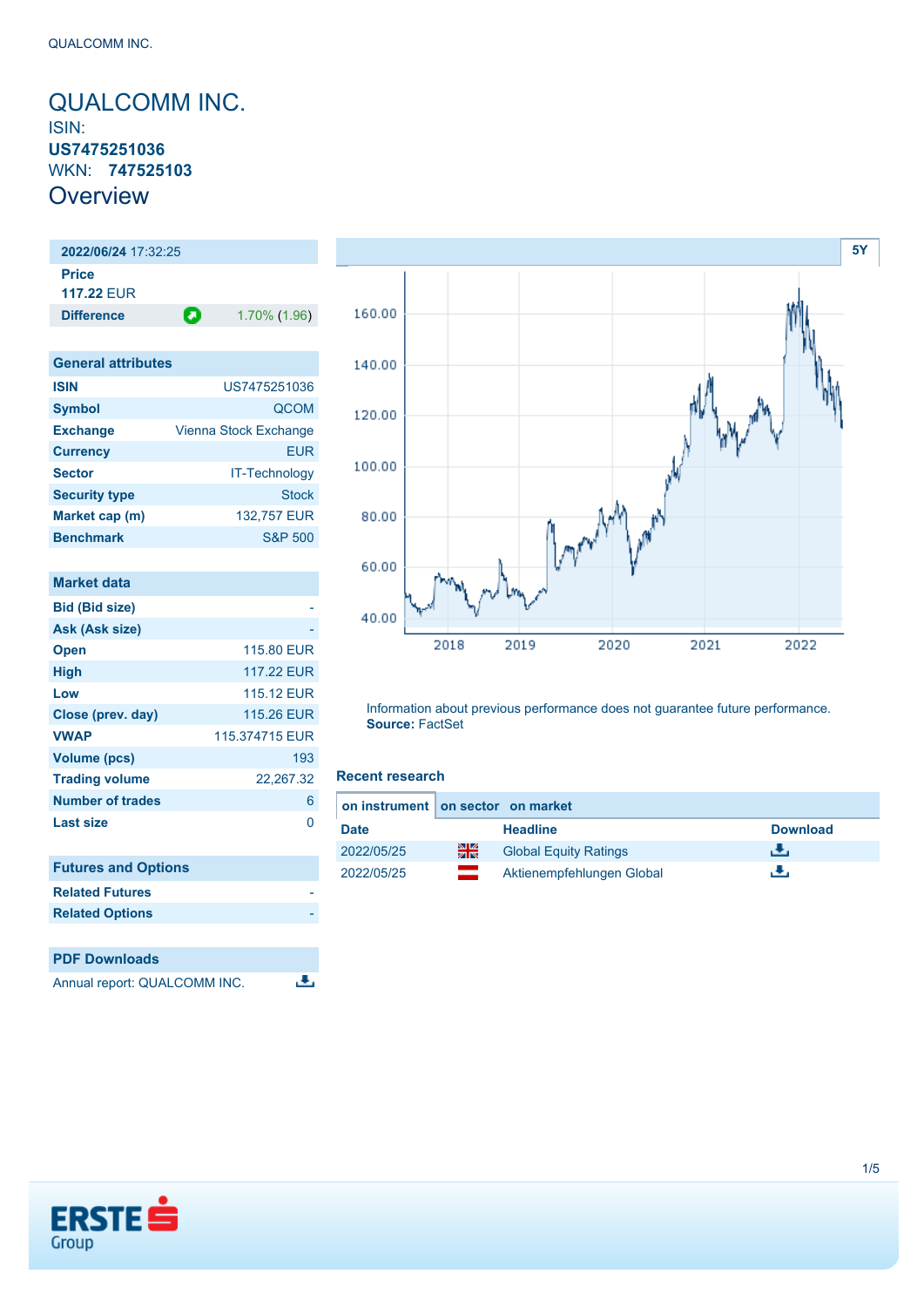# Details

**2022/06/24** 17:32:25

**Price 117.22** EUR

**Difference 1.70% (1.96)** 

| <b>General attributes</b> |                       |
|---------------------------|-----------------------|
| <b>ISIN</b>               | US7475251036          |
| <b>Symbol</b>             | <b>QCOM</b>           |
| <b>Exchange</b>           | Vienna Stock Exchange |
| <b>Currency</b>           | FUR                   |
| <b>Sector</b>             | <b>IT-Technology</b>  |
| <b>Security type</b>      | Stock                 |
| Market cap (m)            | 132,757 EUR           |
| <b>Benchmark</b>          | S&P 500               |

|  | <b>Market data</b> |  |
|--|--------------------|--|
|  |                    |  |
|  |                    |  |

| <b>Bid (Bid size)</b>   |                |
|-------------------------|----------------|
| Ask (Ask size)          |                |
| <b>Open</b>             | 115,80 EUR     |
| <b>High</b>             | 117.22 FUR     |
| Low                     | 115.12 FUR     |
| Close (prev. day)       | 115.26 EUR     |
| <b>VWAP</b>             | 115.374715 FUR |
| <b>Volume (pcs)</b>     | 193            |
| <b>Trading volume</b>   | 22,267.32      |
| <b>Number of trades</b> | 6              |
| Last size               | n              |
|                         |                |

| <b>Performance and Risk</b> |           |          |           |  |
|-----------------------------|-----------|----------|-----------|--|
|                             | 6M        | 1Y       | 3Υ        |  |
| <b>Perf</b> (%)             | $-27.75%$ | $+1.52%$ | $+83.21%$ |  |
| Perf (abs.)                 | $-45.02$  | $+1.76$  | $+53.24$  |  |
| <b>Beta</b>                 | 1.62      | 1.58     | 1.29      |  |
| <b>Volatility</b>           | 40.91     | 37.95    | 36.91     |  |



Information about previous performance does not guarantee future performance. **Source:** FactSet

| <b>Price data</b>                                 |                         |
|---------------------------------------------------|-------------------------|
| Ø price 5 days   Ø volume 5 days (pcs.)           | 116.16 EUR (54)         |
| Ø price 30 days   Ø volume 30 days (pcs.)         | 124.70 EUR (81)         |
| Ø price 100 days   Ø volume 100 days (pcs.)       | 135.29 EUR (116)        |
| Ø price 250 days $\vert$ Ø volume 250 days (pcs.) | 134.65 EUR (332)        |
| <b>YTD High   date</b>                            | 170.22 EUR (2022/01/05) |
| <b>YTD Low   date</b>                             | 113.00 EUR (2022/06/17) |
| 52 Weeks High   date                              | 170.22 EUR (2022/01/05) |
| 52 Weeks Low   date                               | 106.54 EUR (2021/10/12) |

```
All listings for QUALCOMM INC.
```

| Exchange $\Box$           | <b>Date</b>    | <b>Time Price</b> |                       | <b>Trading</b><br>volume (mio.) | <b>Number of</b><br>trades |
|---------------------------|----------------|-------------------|-----------------------|---------------------------------|----------------------------|
| Xetra                     | 2022/<br>06/24 |                   | 17:35 117.22 EUR 0.27 |                                 | 53                         |
| Vienna Stock Exchange     | 2022/<br>06/24 |                   | 17:32 117.22 EUR 0.02 |                                 | 6                          |
| Tradegate                 | 2022/<br>06/24 |                   | 22:26 118.50 EUR 0.33 |                                 | 80                         |
| <b>Stuttgart</b>          | 2022/<br>06/24 |                   | 09:03 114.58 EUR 0.00 |                                 | 5                          |
| <b>SIX Swiss Exchange</b> | 2019/          |                   | 17:31 73.80 USD       | 0.00                            | 2                          |

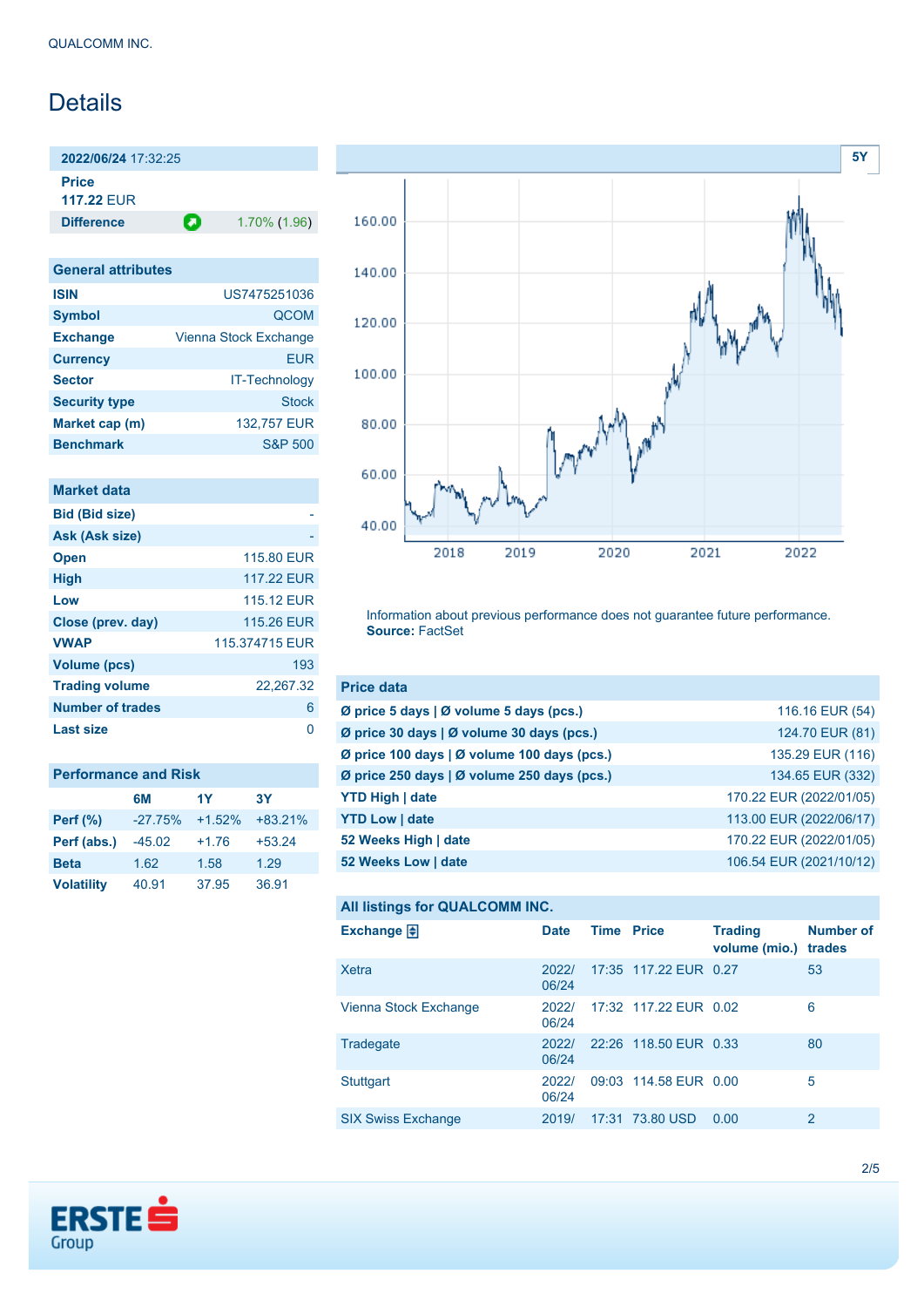|                                                          | 06/25          |                           |      |        |
|----------------------------------------------------------|----------------|---------------------------|------|--------|
| <b>SIX Swiss Exchange</b>                                | 2019/<br>06/28 | 17:35 73.00 CHF           | 0.00 | 1      |
| <b>Nasdag</b>                                            | 2022/<br>06/24 | 22:00 125.10 USD 1,010.45 |      | 96,549 |
| <b>Munich</b>                                            | 2022/<br>06/24 | 08:00 114.84 EUR 0.00     |      | 1      |
| London Stock Exchange<br><b>European Trade Reporting</b> | 2022/<br>06/24 | 17:30 123.32 USD 0.01     |      | 9      |
| Hanover                                                  | 2022/<br>06/24 | 08:00 114.84 EUR 0.00     |      | 1      |
| Hamburg                                                  | 2022/<br>06/24 | 08:00 114.84 EUR 0.00     |      | 1      |
| Frankfurt                                                | 2022/<br>06/24 | 10:00 115.38 EUR 0.00     |      | 3      |
| <b>Duesseldorf</b>                                       | 2022/<br>06/24 | 19:00 117.48 EUR 0.00     |      | 11     |
| <b>Berlin</b>                                            | 2022/<br>06/24 | 08:08 114.80 EUR 0.00     |      | 1      |

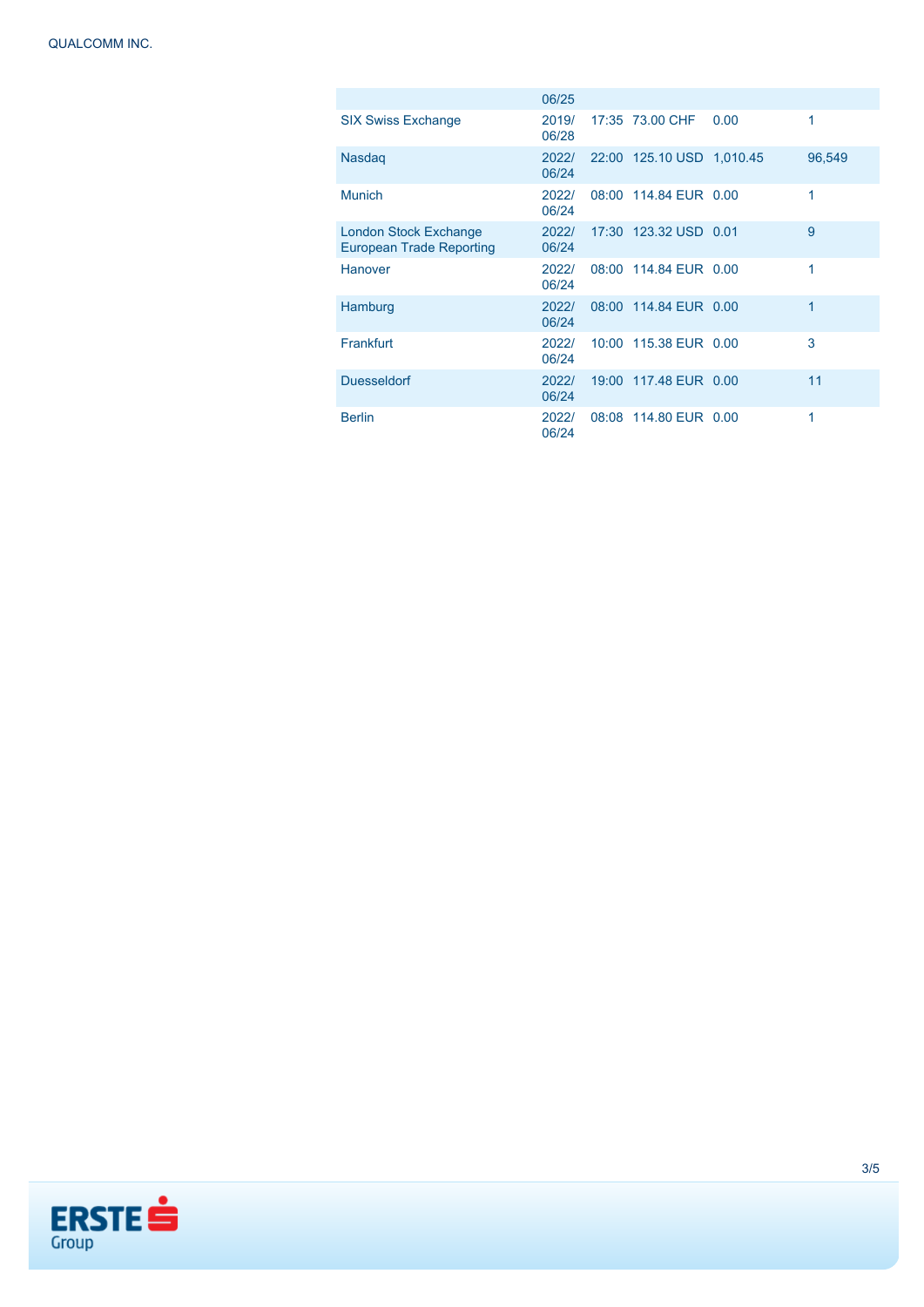# Company profile

#### **Company Logo**

# Qualcoww

### **Contact Details**

QUALCOMM INC.

### - -

5775 Morehouse Drive - 92121-1714 San Diego Telefon: 1-858-587-1121 Fax: - [E-mail: -](mailto:-)

رنال

#### **PDF Downloads**

Annual report: QUALCOMM INC.

#### **Company Profile**

QUALCOMM, Inc. engages in the development, design, and provision of digital telecommunications products and services. It operates through the following segments: Qualcomm CDMA Technologies (QCT), Qualcomm Technology Licensing (QTL), and Qualcomm Strategic Initiatives (QSI). The QCT segment develops and supplies integrated circuits and system software based on technologies for the use in voice and data communications, networking, application processing, multimedia, and global positioning system products. The QTL segment grants licenses and provides rights to use portions of the firm's intellectual property portfolio. The QSI segment focuses on opening new or expanding opportunities for its technologies and supporting the design and introduction of new products and services for voice and data communications. The company was founded by Franklin P. Antonio, Adelia A. Coffman, Andrew Cohen, Klein Gilhousen, Irwin Mark Jacobs, Andrew J. Viterbi, and Harvey P. White in July 1985 and is headquartered in San Diego, CA.

|                                | Melliners of Management Doard               |
|--------------------------------|---------------------------------------------|
| Mark<br>McLaughlin             | Chairman of Board of<br><b>Directors</b>    |
| <b>Irene Rosenfeld</b>         | Member of Board of<br><b>Directors</b>      |
| <b>Ann Livermore</b>           | Member of Board of<br><b>Directors</b>      |
| Anthony<br>Vinciquerra         | Member of Board of<br><b>Directors</b>      |
| <b>Clark Randt</b>             | Member of Board of<br><b>Directors</b>      |
| Gregory<br>Johnson             | Member of Board of<br><b>Directors</b>      |
| Harish M.<br>Manwani           | Member of Board of<br><b>Directors</b>      |
| <b>Jamie Miller</b>            | Member of Board of<br><b>Directors</b>      |
| Jean-Pascal<br><b>Tricoire</b> | Member of Board of<br><b>Directors</b>      |
| Jeffrey<br><b>Henderson</b>    | Member of Board of<br><b>Directors</b>      |
| <b>Kornelis Smit</b>           | Member of Board of<br><b>Directors</b>      |
| <b>Mark Fields</b>             | Member of Board of<br><b>Directors</b>      |
| Sylvia Acevedo                 | Member of Board of<br><b>Directors</b>      |
| Cristiano R.<br>Amon           | <b>Chairman of Managing</b><br><b>Board</b> |
| James H.<br><b>Thompson</b>    | <b>Member of Executive</b><br>Committee     |
| Akash<br>Palkhiwala            | <b>Member of Executive</b><br>Committee     |
| <b>Alex Rogers</b>             | <b>Member of Executive</b><br>Committee     |
| <b>Ann Chaplin</b>             | <b>Member of Executive</b><br>Committee     |

**Members of Management Board**

# **ERSTE** Group